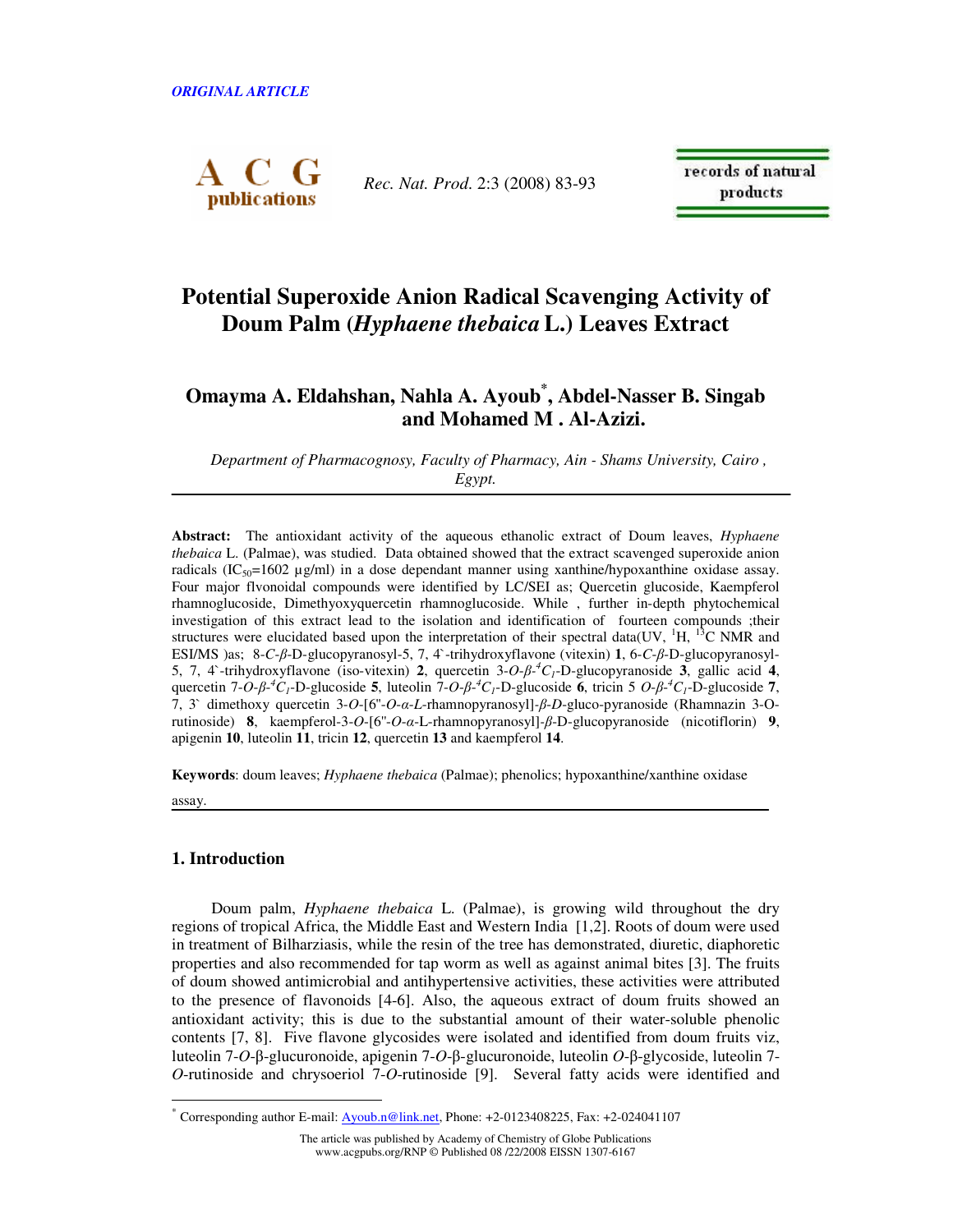isolated from the seeds of doum viz; caprylic, capric, lauric, myristic, palmitic, stearic, oleic and linoleic [10], while oleic was found to constitute the major fatty acid contents in the edible part of doum [9]. GC analysis of the sterol fraction on OV-17 column resulted in separation and identification of 6 sterols, of which beta-sitosterol, stigmasterol and campesterol were the major [11]. Trace constituents were isolated from of doum kernel as p, p' nitrophenylazobenzoyl derivatives and identified as estrone [12]. The kernels were also found to contain crude protein and lipids [13, 14]. Although doum fruits were known to Ancient Egypt, considered sacred and the palm pictured on the tombs in different situations, nothing could be traced in literature concerning the biological activity or chemical composition of doum leaves. Therefore, the present study is the first one to deal with the biological and chemical composition of doum palm leaves.

## **2. Material and Methods**

## *2.1. Reagents and materials*

Hypoxanthine, xanthine oxidase and EDTA were obtained from Merck (Darmstadt, Germany); NH<sub>4</sub>SO<sub>4</sub> and Phosphate buffer were obtained from Serva (Heidelberg, Germany); salicylic acid and FeCl<sub>3</sub>.6H<sub>2</sub>O were obtained from Aldrich Chemie (Steinheim, Germany). Sephadex LH-20: Phatrmacia fine chemicals, Paper chromatography was carried out on sheets of unwashed Whatman No. 1 paper (Whatman Ltd. Maidstone, Kent, England), spotted with the material under investigation and then eluted by the respective developing systems;  $H_2O$ , HOAc 6%: Acetic : water (6 : 94), BAW: *n*-Butanol: acetic acid : water (4 : 1 : 5, top layer). For preparative paper chromatography, Whatman No.3 MM paper was also used.

#### *2.2. Plant material and extraction*

Leaves of doum *Hyphaene thebaica* (Palmae) were collected from Orman garden, Giza, Egypt (2004). It was authenticated by Prof. Dr Abdel Salam El Noyehy, Prof. of Taxonomy, Faculty of Science, Ain Shams University, Cairo, Egypt. Voucher specimens were deposited at the herbarium of Pharmacognosy department, Faculty of Pharmacy, Ain Shams University, Cairo, Egypt. The plants were dried in shade, reduced to a fine powder. The dried leaves of doum (5.0 Kg.) were extracted by 70 % ethanol on cold till exhaustion. The solvent was distilled of in rotary evaporator at 55 °C till dryness. The extract was concentrated till constant weight (220 g) in vacuum desiccators over anhydrous calcium chloride.

## *2.3. Hypoxanthine/xanthine oxidase assay*

The superoxide anion radical scavenging activity test of the aqueous ethanolic extract of doum leaves was assessed according to the method of Owen *et al*. [15,16]. The aqueousethanolic extract of doum leaves was tested in the range of  $0-2000 \mu g/ml$ . The relevant concentration range in methanol was added to 15.0 ml plastic tubes in duplicates and the solvent was removed under a stream of nitrogen. The dried residue was suspended in phosphate buffer (1.0 ml), containing EDTA (500  $\mu$ M), 300  $\mu$ M hypoxanthine, FeCl<sub>3</sub>. 6H<sub>2</sub>O (50  $\mu$ M with respect to elemental iron), salicylic acid (2mM) and 5.0  $\mu$ l of a 1: 5 dilution of xanthine oxidase in ammonium sulphate (3.20 mol/L) was added to initiate the reaction. The tubes were incubated for three hours until the completion of the reaction at 37 °C. After incubation, 20  $\mu$  of the reaction mixture was analyzed by HPLC using the mobile phase and condition described under HPLC. The exact amount of diphenols, 2, 3 DHBA and 2, 5 DHBA produced by OH radical (HO•) attack on salicylic acid is determined from standard curve of respective diphenols.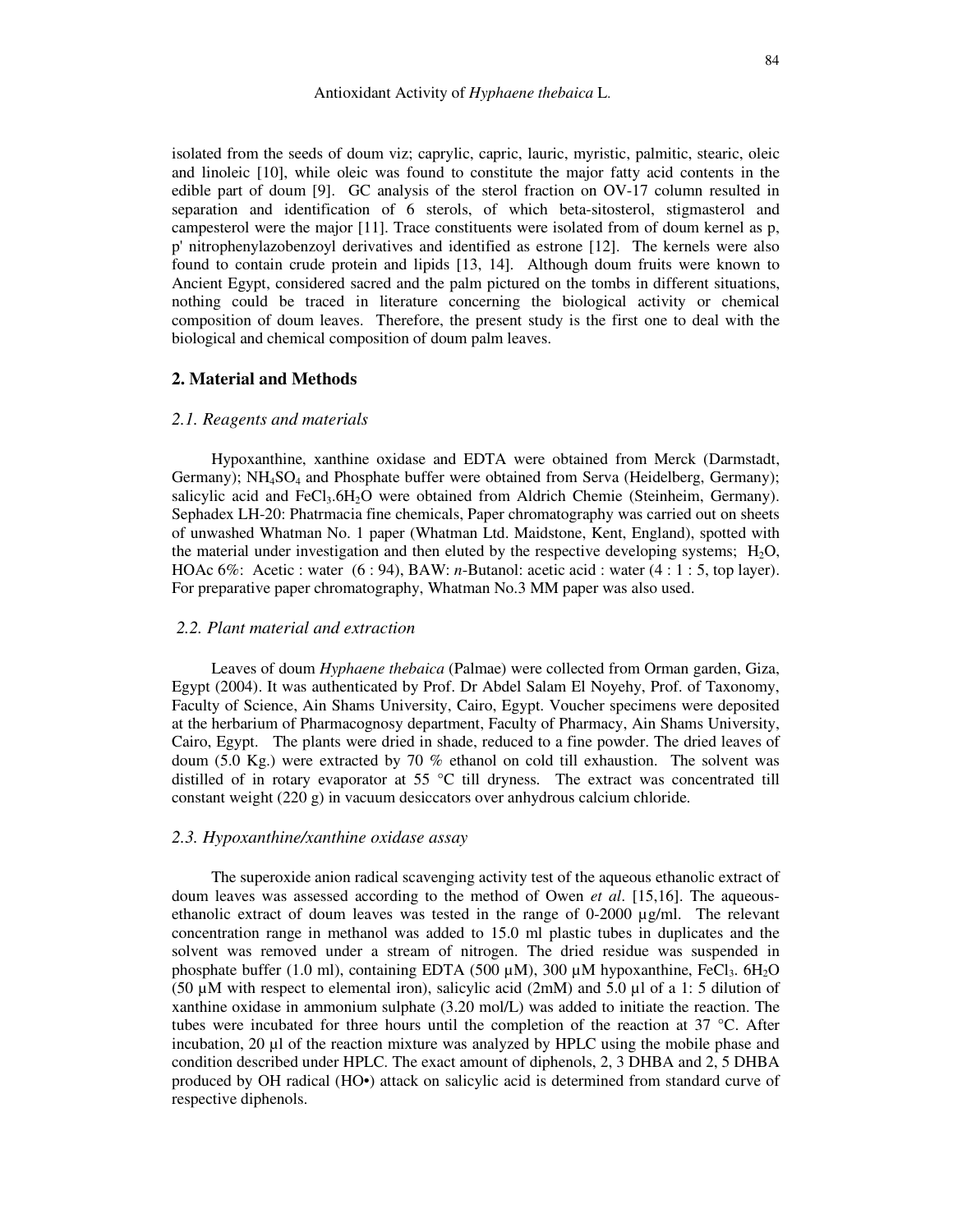## *2.4. Analytical high performance liquid chromatography (HPLC)*

HPLC analysis was conducted on a Hewlett-Packard (HP) 1090 liquid chromatograph fitted with a C-18, reversed-phase (5 µl) column (25 cm x 4 mm I.D.; Latex, Eppelheim, Germany); UV detector was set at 325 nm for the detection of 2, 5-dihydroxybenzoic acid and 2, 3-dihydroxybenzoic acid produced by reactive oxygen species (ROS) attack on salicylic acid.

### *2.5. Liquid chromatography electrospray- ionisation mass spectrometry (LC-ESI)*

LC-ESI was conducted on an Agilent 1100 HPLC coupled to an Agilent LC/MSD (HP 1101). Chromatographic separation of all samples was conducted using a C-18, reversed phase (5-µm) column (25 cm x 2 mm I.D. Latex, Eppelheim, Germany) using mobile phase consisting of 2 % acetic acid in doubly distilled water (solvent A) and methanol (solvent B) and gradient with a flow rate of 0.5 ml/min. The analyses were conducted in the negative-ion mode under the following conditions: drying gas (nitrogen) flow = 101/min; nebulizer pressure = 30 psi, drying gas temperature = 350  $\degree$ C, capillary voltage = 2500 V; fragmentor voltage = 100 V; mass range 50-3000 D.

#### *2.6. Isolation and purification of doum phenolics*

 Fresh leaves of doum (5 Kg) were exhaustively extracted with aqueous alcohol ethanol (75 %), (15 L). The extract was dried in vacuum at low temperature till dryness (220 g). 2-DPC of the extract revealed the presence of nine major components (several dark purple spots on paper chromatograms under UV light, which turned yellow when fumed with ammonia vapors and one intense blue spot) were detected. The extract (120g) was applied on Sephadex LH-20 column, using  $H_2O$  and  $H_2O$  / MeOH mixtures of decreasing polarities as solvent system. Five fractions  $(I - V)$  were eluted individually and then subjected to 2-DPC. Compounds (**1**, 63 mg; **2**, 75 mg; **3**, 56 mg and **4**, 88 mg) were separated from fraction I by fractionation over polyamide column using MeOH/H2O (decreasing polarity) for elution then preparative paper chromatography to the subfractions using HOAc:  $H_2O$  (6 %). Compounds (**5**, 16 mg; **6**, 28 mg) were isolated as pure compounds from fraction II by column made of Sephadex LH-20 and *n*-BuOH saturated with H<sub>2</sub>O as developing system. Application of fraction III on Sephadex LH-20 column using *n*-BuOH saturated with H2O for elution then preparative paper chromatography yielded 3 compounds (**7**, 28mg; **8**, 13.9 mg; **9**, 16.9 mg). Compounds (**10**, 7.0 mg; **11**, 8.2 mg; **12**, 9.6 mg; **13**, 9.5 mg and **14**, 10.1 mg) were isolated from fraction IV by fractionation on sphadex LH-20 column using *n*-BuOH saturated with  $H<sub>2</sub>O$  for elution then preparative paper chromatography.

## *2.7. Ultraviolet spectrophotometric analysis:*

Chromatographically pure materials (1 mg each) were dissolved in analytically pure methanol then subjected to UV spectroscopic investigation in 4 ml capacity quartz cells (1 cm thick) using a Carl Zeiss spectrophotometer PMQ II. AlCl<sub>3</sub>, AlCl<sub>3</sub> /HCl<sub>3</sub> fused NaOAc/H<sub>3</sub>BO<sub>3</sub> and NaOMe reagents were separately added to the methanolic solution of investigated material and UV measurements were then carried out.

#### *2.8. Nuclear magnetic resonance spectroscopic analysis:*

The NMR spectra were recorded on a Varian Mercury VX-300 NMR spectrometer. 1H- spectra run at 300 MHz and 13C- spectra were run at 75.46 MHz in deutrated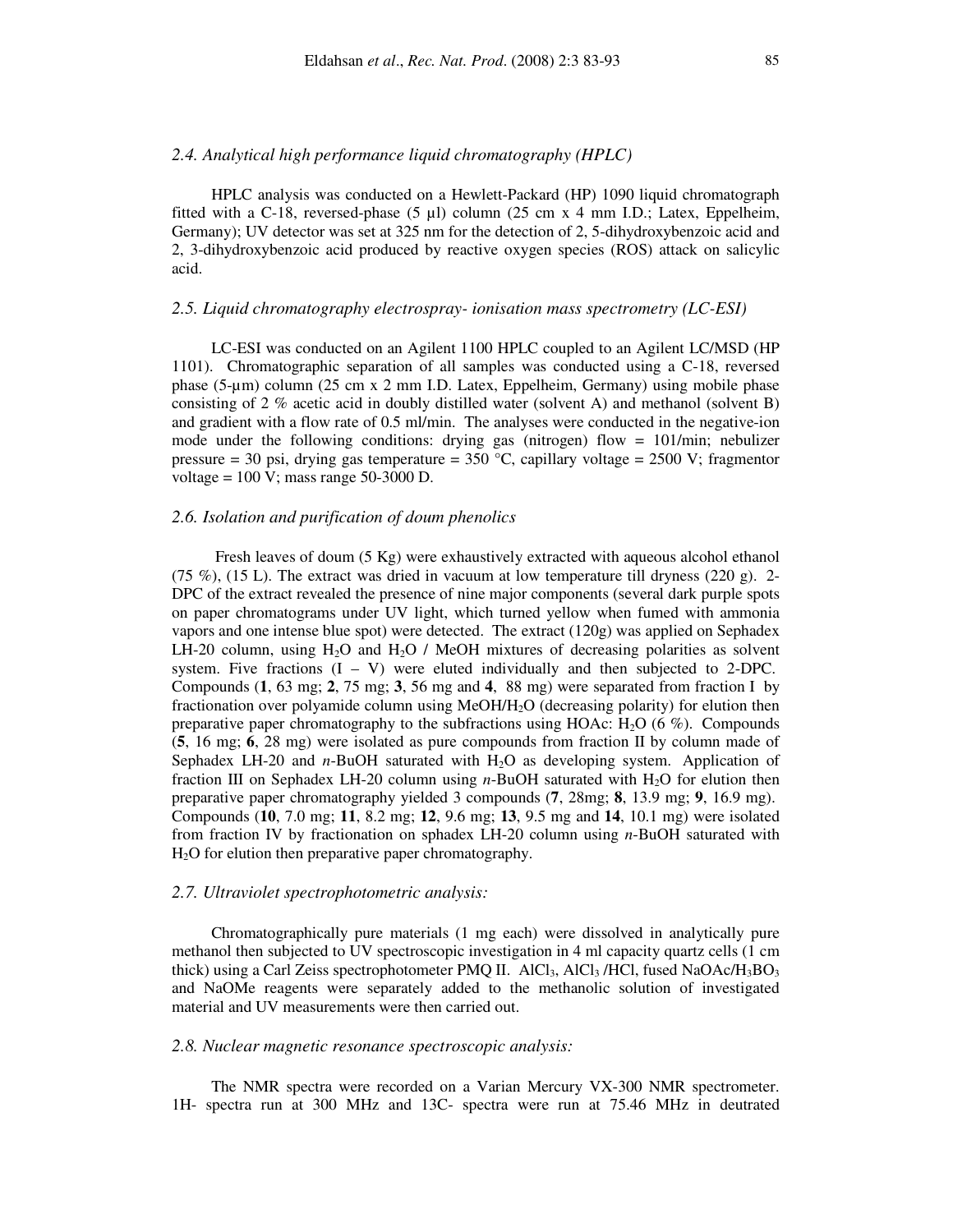dimethylsulphoxide (DMSO-d<sub>6</sub>). Chemical shifts are quoted in  $\delta$  and were related to that of the solvents. The mass spectra were recorded on a Shimadzu GCMS-QP-1000EX mass spectrometer at 70 e.V.

# **3. Results and Discussion**

## *3.1. Superoxide anion radical scavenging activity:*

 The leaf extract inhibited the hydroxylation of salicylic acid by reactive oxygen species (ROS) in a dose-dependent manner. (IC<sub>50</sub>=1602  $\mu$ g/ml). The reduction of total oxidation products as a function of the volume of the extract added to the assay is shown in Figure (1).



**Figure 1.** Inhibitory effect of the aqueous ethanolic extract of doum leaves on the production of dihydroxybenzoic acids (DHBA) from salicylic acid in the hypoxanthine / xanthine oxidase assay

### *3.2. Profile of the phenolic compounds:*

LC-ESI identification as described in Table (1) and Figure (2) of the aqueous ethanolic extract of doum leaves, revealed the presence of four major components of which peaks 1-4 correspond to gallic acid, quercetin glucoside, Kaempferol rhamnoglucoside, dimethyoxyquercetin rhamnoglucoside, respectively.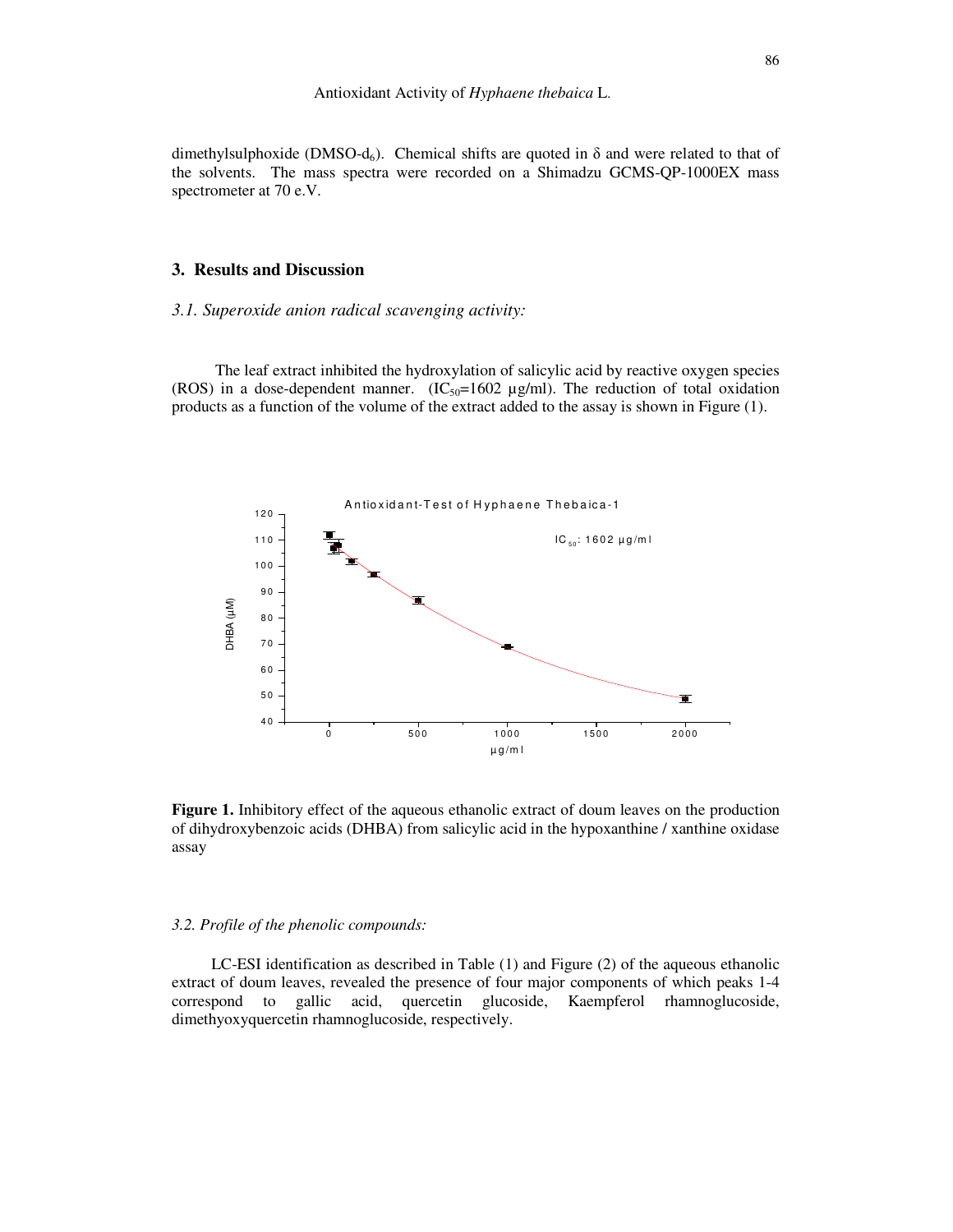

**Figure 2**. Analytical HPLC chromatogram monitored by UV absorption λ278 and λ340 for the aqueous alcoholic extract of doum leaves. (**1:** Gallic acid, **2:**Quercetin glucoside, **3:**Kaempferol rhamnoglucoside **4:** Dimethyoxyquercetin rhamnoglucoside)

 **Table 1.** Phenolic contents (mg/kg) of doum leaves identified by LC/ESI:

| Compound                            | mg/kg |
|-------------------------------------|-------|
| Gallic acid                         | 25130 |
| Quercetin glucoside                 | 4721  |
| Kaempferol rhamnoglucoside          | 10684 |
| Dimethyoxyquercetin rhamnoglucoside | 17461 |

# *3.3. Identification of compounds 1- 14:*

An in-depth phytochemical investigation of the aqueous ethanolic extract of doum leaves using column fractionation on Sephadex LH 20 and paper chromatography resulted in the isolation of 14 compounds: 8-C-β-D-glucopyranosyl-5, 7, 4`-trihydroxyflavone (vitexin) **1**  [17-19] , 6-*C-*β-D-glucopyranosyl-5, 7, 4`-trihydroxyflavone (iso-vitexin) **2** [16-18]. quercetin 3-*O*-β-<sup>4</sup>C1-D-glucopyranoside **3** [20] , gallic acid **4** [21] quercetin 7-*O*-β-<sup>4</sup>C1-D-glucoside **5** [22] luteolin 7-*O-β*<sup>-4</sup>C1-D-glucoside **6** [23], tricin 5-*O-β*<sup>-4</sup>C<sub>1</sub>-D-glucoside 7 [24], 7, 3<sup>°</sup> dimethoxy quercetin 3-*O*-[6''-*O*-α-L-rhamnopyranosyl]-β-D-gluco-pyranoside (rhamnazin 3- O-rutinoside) **8** [25], kaempferol-3-*O*-[6''-*O*-α-L-rhamnopyranosyl]-β-D-glucopyranoside (nicotiflorin) **9** [26-27] apigenin **10**, luteolin **11**, tricin **12** , quercetin **13** and kaempferol **14**. The structures of these compounds were unambiguously determined by their chromatographic behaviors as well as spectroscopic analysis via UV (table 2), ESI/MS (table 3) and  ${}^{1}$ H-NMR (table 4) and  $^{13}$ C–NMR (table 5).

The result of this study showed that the aqueous ethanolic extract of doum leaves appeared to be a potent scavenger of reactive oxygen species. The extract inhibits (HO.) attack on salicylic acid. The phenolic content of doum extract has been assessed by HPLC/ESI revealed the presence of four major compounds. An in-depth phytochemical investigation showed the presence of fourteen compounds. All of these compounds were isolated and identified for the first time in doum leaves.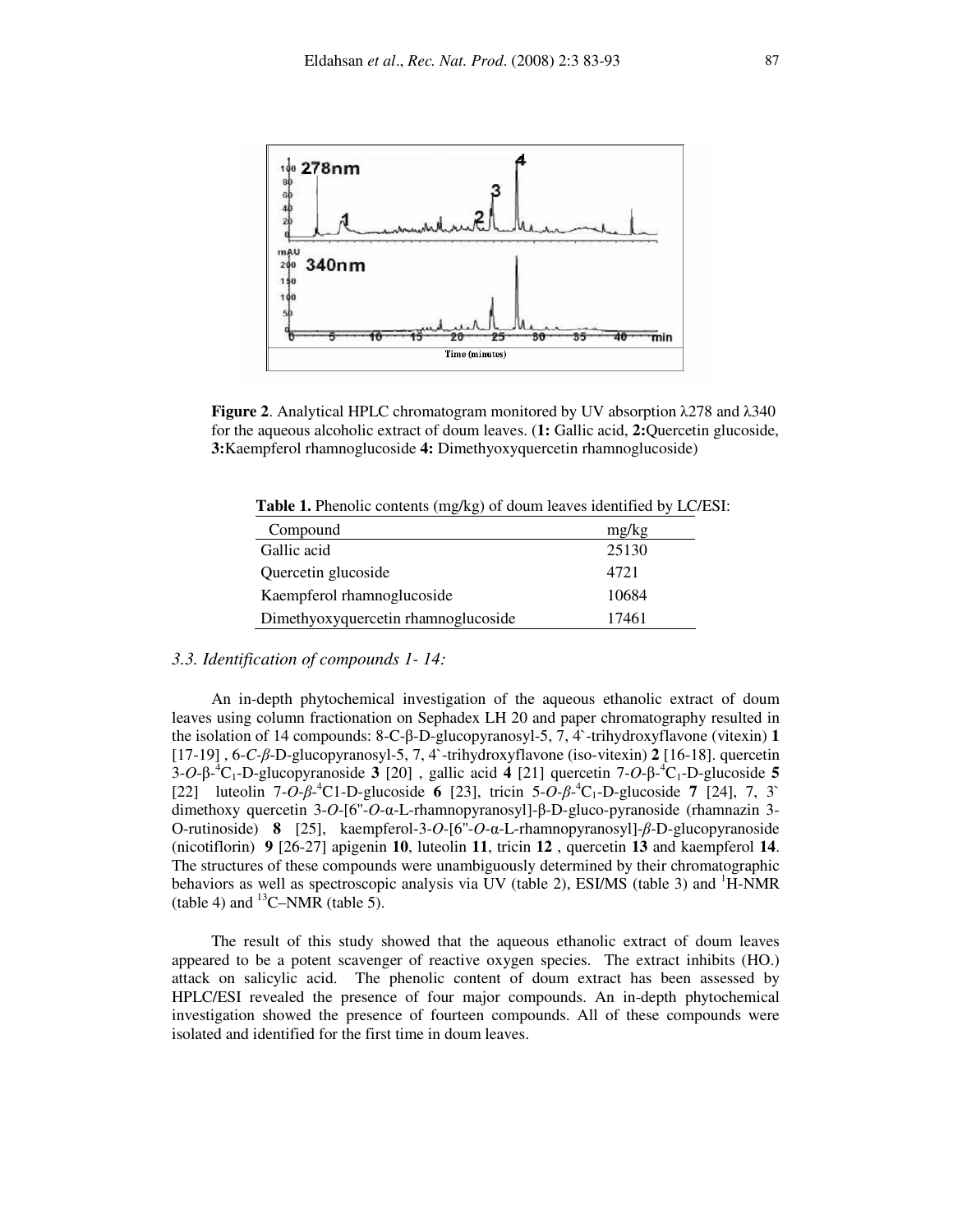









H

OH

OH

O

1

7

4 5 6





O

H

O

`ດ⊦

H

H

OH

H

HO

HO

 $\overline{\wedge}$ 





**8 9** 

OH

H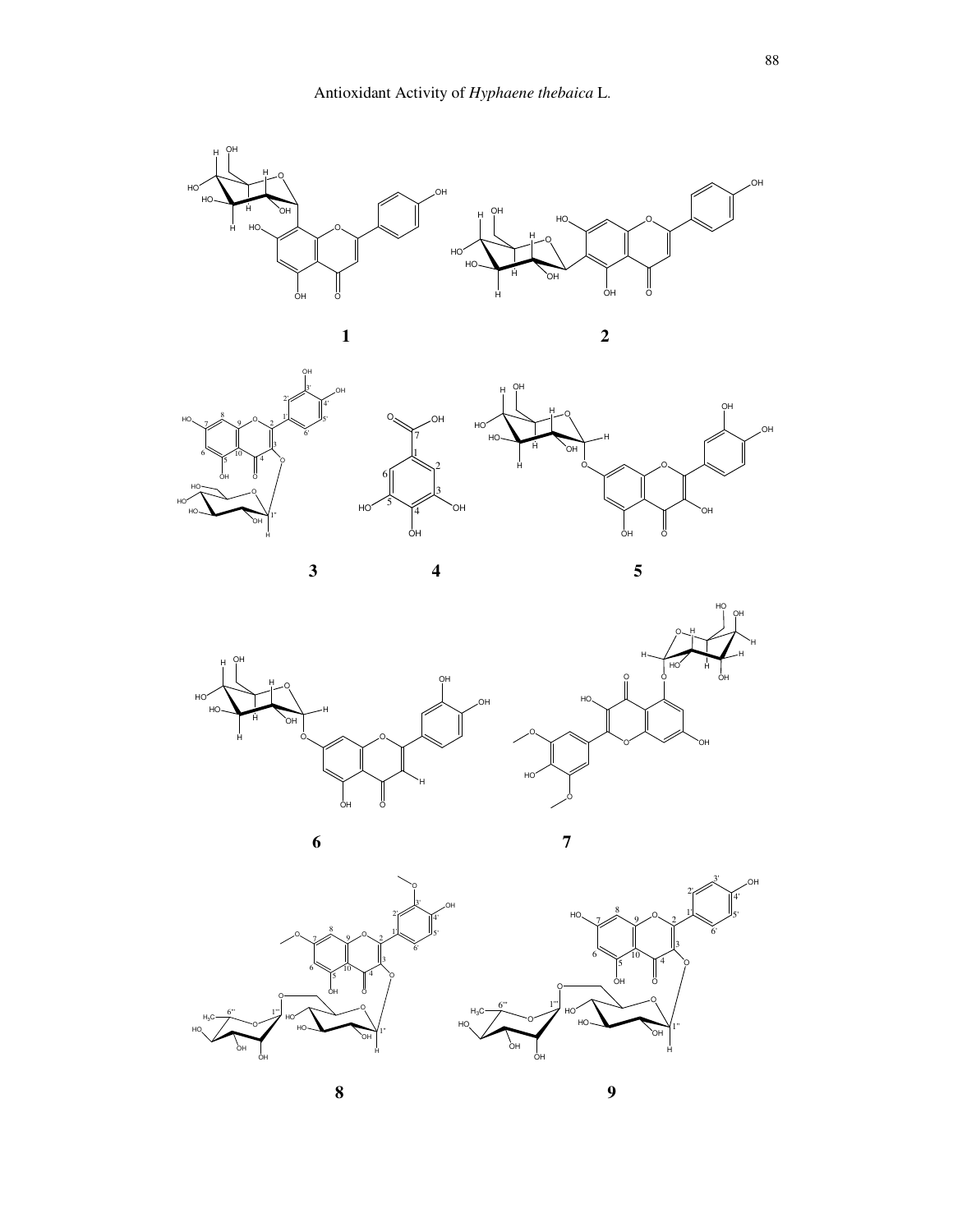| UV data; λmax(nm)                                       |                   |                   |                         |                         |                                      |  |  |  |
|---------------------------------------------------------|-------------------|-------------------|-------------------------|-------------------------|--------------------------------------|--|--|--|
|                                                         | MeOH(a)           | $(a)+NaOAc:(b)$   | $(b)+H3BO3$             | $(a)+AIC13(c)$          | $(a)+NaOMe$                          |  |  |  |
|                                                         |                   |                   |                         |                         |                                      |  |  |  |
| Vitexin                                                 | 334, 272.         | 391,<br>305sh,    | 400sh,<br>339,          | 385,<br>340,            | 391,<br>332sh,                       |  |  |  |
|                                                         |                   | 281.              | 278.                    | 305, 278.               | 281.                                 |  |  |  |
| Iso-vitexin                                             | 272, 332.         | 281,<br>305sh,    | 278,<br>335,            | 278,<br>305,            | 281.<br>333sh,<br>399.               |  |  |  |
|                                                         |                   | 391.              | 400sh.                  | 340, 385.               |                                      |  |  |  |
| Isoquercetrin                                           | 258,<br>$267^*$ - | 256, 374-362.     | $265^*$ ,<br>272-       | 263, 430.               | 275, 470.                            |  |  |  |
|                                                         | 356.              |                   | 380, 420.               |                         |                                      |  |  |  |
|                                                         |                   |                   |                         |                         |                                      |  |  |  |
| Gallic acid                                             | 272               |                   |                         |                         |                                      |  |  |  |
| Quercetin 7-                                            | 255, 372,         | 286,<br>378,      | $261, 289(\text{sh})$ , | $259(\text{sh})$ , 273, | $241(\text{sh})$ , 291,<br>367, 457. |  |  |  |
| $O-\beta$ <sup>-4</sup> C <sub>1</sub> -D-<br>glucoside |                   | $428(\text{sh}).$ | 386.                    | 339, 458.               |                                      |  |  |  |
| Luteolin<br>$7-$                                        | 255,<br>$267*$    | $259, 265*-360,$  | 260, 370.               | $300*$<br>272,          | 264,<br>$300 -$                      |  |  |  |
| $O-\beta$ <sup>-4</sup> C <sub>1</sub> -D-<br>glucoside | 346.              | 398.              |                         | 330, 430.               | 398.                                 |  |  |  |
| Tricin 5 $O-\beta$ -                                    | 269,<br>244,      | 262,<br>275sh,    | 270, 302sh,             | 245, 270sh,             | 253,<br>272sh,                       |  |  |  |
| ${^4C_1}$ -D-<br>glucoside                              | 299sh, 350.       | 320, 412.         | 348, 420sh.             | 300, 355                | 395.                                 |  |  |  |
| Rhamnazin                                               | 257, 358          | 259, 365          | 256, 364                | 292, 370.               | 262, 413.                            |  |  |  |
| $3 - 0 -$<br>rutinoside                                 |                   |                   |                         |                         |                                      |  |  |  |
| Nicotiflorin                                            | 267, 353.         | 273, 355.         | 271, 355.               | 272, 408.               | 275, 10, 402.                        |  |  |  |

**Table 2.** UV-Spectral data for the phenolics of doum leaves.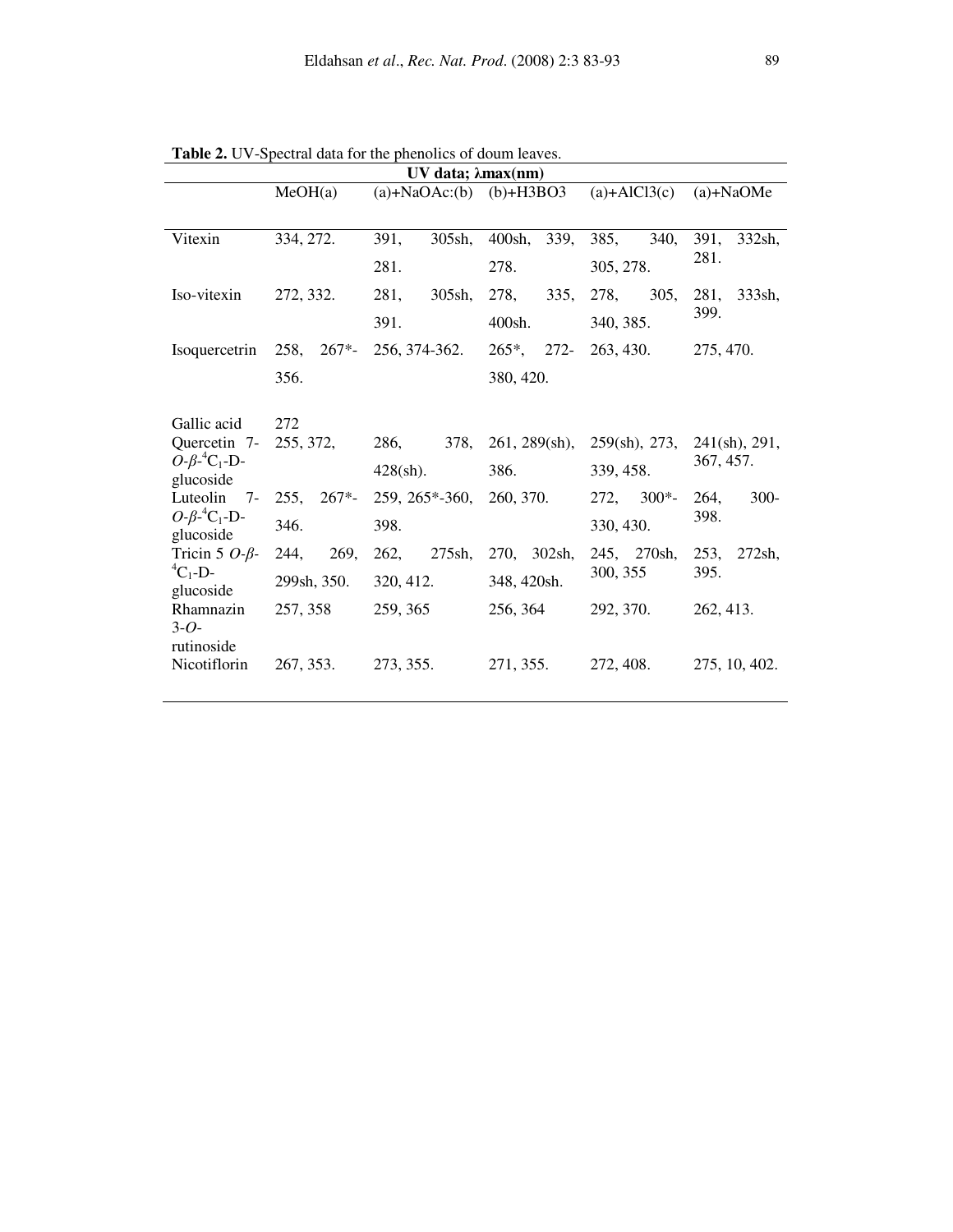**Table 3.** ESI / MS data for the phenolics of doum leaves

| Compound    | Vitexin | Iso-vitexin | Isoquercetrin | Ouercetin               | Luteolin                | Tricin                                       | Gallic acid | <b>Nicotiflorin</b> | Rhamnazin  |
|-------------|---------|-------------|---------------|-------------------------|-------------------------|----------------------------------------------|-------------|---------------------|------------|
|             |         |             |               | $7 - O - \beta^{-4}C_1$ | $7 - O - \beta^{-4}C_1$ | 5-O- $\beta$ - <sup>4</sup> C <sub>1</sub> - |             |                     | $3 - O -$  |
|             |         |             |               | D-glucoside             | $D$ -glucoside          | D-glucoside                                  |             |                     | rutinoside |
| $m/z$ [M-1] | 431.37  | 431.37      | 461.37        | 463.37                  | 447.37                  | 507.42                                       | 169.11      | 593.51              | 637.57     |

**Table 4.** <sup>1</sup>H NMR data for the phenolics of doum leaves

| Pos.           | Vitexin            | Iso-vitexin        | Isoquercetrin    | Quercetin             | Luteolin                | Tricin                  | Rhamnazin 3-                        | Nicotiflorin     |
|----------------|--------------------|--------------------|------------------|-----------------------|-------------------------|-------------------------|-------------------------------------|------------------|
|                |                    |                    |                  | $7 - O - \beta^4 C_1$ | $7 - O - \beta^{-4}C_1$ | $5 - O - \beta^{-4}C_1$ | $O$ -rutinoside                     |                  |
|                |                    |                    |                  | D-glucoside           | D-glucoside             | D-glucoside             |                                     |                  |
| $\overline{3}$ | 6.77, s            | 6.47, s            |                  |                       |                         | 6.83 s                  |                                     |                  |
| 6              | 6.21, s            |                    | 6.2, d, $J=2.5$  | 6.44, d, $J=2.0$      | 6.2, d, $J=2.5$         | 6.13 d, $J=2.1$         | $6.57,d, J=1.8$                     | 6.17, s          |
| 8              |                    | 4.7, d, $J=8$      | 6.45, d, $J=2.5$ | 6.74, d, $J=2.0$      | 6.45, d, $J=2.5$        | 6.39 d, $J=2.1$         | $6.64,d, J=1.8$                     | 6.37, s          |
| $2^{\circ}$    | 7.93, d, $*J=8$    | 7.93, d, $J=8$     | 7.57, m          | 7.74, d, $J=2.0$      | 7.57, m                 | 6.89 s                  |                                     | 7.53, d, $J=7.5$ |
| $3^{\circ}$    | 6.92, d, $J=8$     | 6.92, d, $J=8$     |                  |                       |                         |                         |                                     | 6.83, d, $J=7.5$ |
| $5^{\circ}$    | 6.92, d, $J=8$     | 6.92, d, $J=8$     | 6.84, d, $J=8$   | 6.88, d, $J=7.6$      | 6.84, d, $J=8.0$        |                         | $8.42,d, J=1.8$                     | 6.83, d, $J=7.5$ |
| 6              | 7.93, d, $J=8$     | 7.93, d, $J=8$     | 7.55, m          | 7.65,                 | dd, $7.55$ , m          | 6.89 s                  | $7.43,d, J=8.5$                     | 7.53, d, $J=7.5$ |
|                |                    |                    |                  | $J=7.6, 2.0$          |                         | $3.73$ s, H-3, 5        | 7.96,dd, $J=8.5$                    |                  |
|                |                    |                    |                  |                       |                         | of OMe                  | $,1.8,7$ -Ome                       |                  |
|                |                    |                    |                  |                       |                         |                         | $3.73$ , s, $3^{\circ}$ -OMe        |                  |
|                |                    |                    |                  |                       |                         |                         | 6.31, d, $J=7.3$                    |                  |
| $1^{\sim}$     | 4.63, d, $J=8$     | 4.7, d, $J=8.0$    | 5.4, d, $J=8.0$  | 5.05, d, $J=7.2$      | 5.4, d, $J=8.0$         | 5.36 d, $J=7.3$         | 5.35, br s, H-                      | $5.31, d, J=7.2$ |
| $1$ $\cdots$   |                    |                    |                  |                       |                         |                         | $1^{\prime\prime\prime}$ (rhamnose) | 4.39, d, $J=8.0$ |
|                | $3.1 - 3.9,$<br>m, | $3.00 - 3.90$ , m, |                  |                       |                         |                         | 1.48d, $J=6.1$ , H-                 | 1.16, d, $J=6.6$ |
|                | Other sugar        | Other sugar        |                  |                       |                         |                         | $6"$ [-CH3]                         | $H-6"[-CH3]$     |
|                | protons            | protons            |                  |                       |                         |                         |                                     |                  |

*\*J* is measured in Hz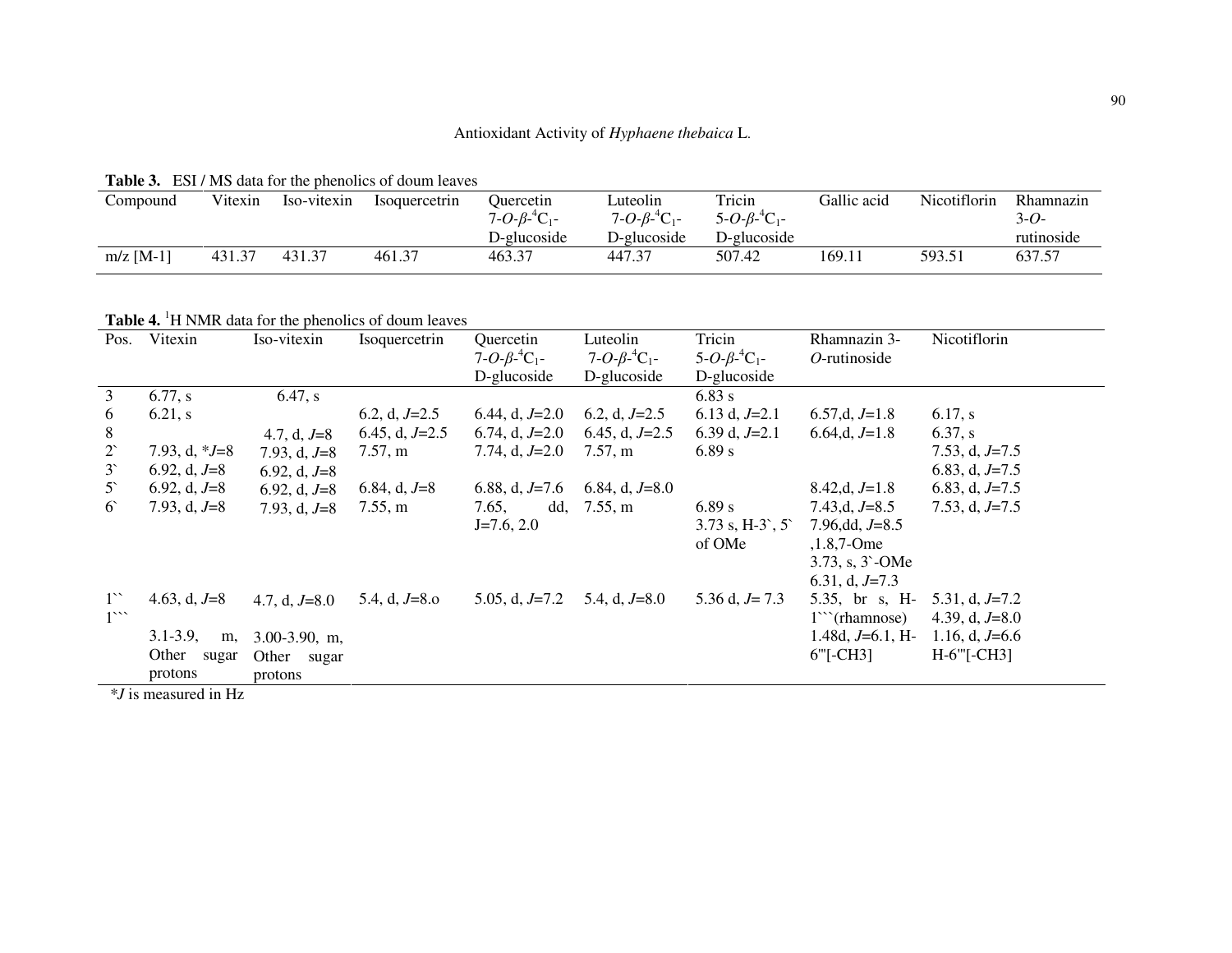|                             | Vitexin | Iso-<br>vitexin | Isoquercetrin | Gallic acid | Quercetin 7-<br>$O-\beta$ <sup>-4</sup> C <sub>1</sub> -D- | Luteolin $7 - O - \beta$<br>${}^4C_1$ -D-glucoside | Tricin 5 $O-\beta$ -<br>${^4C_1}$ -D- | Rhamnazin 3-<br>$O$ -rutinoside | Nicotiflorin |
|-----------------------------|---------|-----------------|---------------|-------------|------------------------------------------------------------|----------------------------------------------------|---------------------------------------|---------------------------------|--------------|
|                             |         |                 |               |             | glucoside                                                  |                                                    | glucoside                             |                                 |              |
|                             |         |                 |               | 120.6       |                                                            |                                                    |                                       |                                 |              |
| $\overline{c}$              | 163.9   | 163.5           | 157.24        | 108.8       | 147.9                                                      | 164.5                                              | 162.4                                 | 158.1                           | 156.74       |
| 3                           | 102.4   | 102.8           | 133.0         | 145.5       | 135.9                                                      | 103.20                                             | 106.3                                 | 135.1                           | 134.3        |
| 4                           | 182.0   | 181.9           | 177.40        | 138.1       | 175.9                                                      | 181.6                                              | 177.0                                 | 178.8                           | 177.16       |
| 5                           | 161.0   | 161.2           | 161.30        | 145.5       | 160.3                                                      | 161.10                                             | 158.3                                 | 162.3                           | 161.1        |
| 6                           | 98.1    | 108.8           | 99.71         | 108.8       | 98.9                                                       | 99.70                                              | 104.3                                 | 98.6                            | 98.63        |
| 7                           | 162.5   | 163.2           | 163.08        | 167.7       | 162.7                                                      | 162.90                                             | 161.0                                 | 165.9                           | 164.2        |
| 8                           | 104.6   | 93.7            | 94.94         |             | 94.5                                                       | 94.90                                              | 98.5                                  | 92.6                            | 93.65        |
| 9                           | 155.9   | 156.2           | 156.30        |             | 155.7                                                      | 156.90                                             | 158.5                                 | 157.4                           | 159.8        |
| 10                          | 104.0   | 103.4           | 102.03        |             | 104.6                                                      | 105.5                                              | 108.1                                 | 106.3                           | 103.84       |
| $1^{\circ}$                 | 121.5   | 121.1           | 120.03        |             | 121.9                                                      | 121.60                                             | 120.4                                 | 121.9                           | 120.76       |
| $2\ensuremath{^\backprime}$ | 128.8   | 128.4           | 115.30        |             | 115.5                                                      | 113.70                                             | 104.4                                 | 114.3                           | 115.0        |
| $3^{\circ}$                 | 115.7   | 116.0           | 142.0         |             | 145.0                                                      | 145.9                                              | 148.1                                 | 149.5                           | 130.77       |
| $4^{\circ}$                 | 160.3   | 160.6           | 149.0         |             | 147.9                                                      | 149.6                                              | 139.4                                 | 150.3                           | 160.0        |
| $5^{\circ}$                 | 115.7   | 116.0           | 77.50         |             | 115.4                                                      | 116.1                                              | 148.1                                 | 116.4                           | 130.77       |
| 6                           | 128.8   | 128.4           | 122.20        |             | 120.1                                                      | 119.0                                              | 104.4                                 | 123.7                           | 115.0        |
| $1^{\prime\prime}$          | 73.3    | 73.1            | 100.23        |             | 100.3                                                      | 100.4                                              | 104.0                                 | 103.8                           | 101.2        |
| $2^{\cdots}$                | 70.8    | 70.6            | 73.42         |             | 73.2                                                       | 73.30                                              | 73.6                                  | 76.0                            | 74.05        |
| $3^{\prime\prime}$          | 78.8    | 78.9            | 76.77         |             | 76.5                                                       | 76.60                                              | 75.6                                  | 77.5                            | 76.23        |
| $4^{\prime\prime}$          | 70.5    | 70.3            | 69.92         |             | 69.9                                                       | 70.80                                              | 69.6                                  | 71.5                            | 69.8         |
| $5^{\prime\prime}$          | 81.7    | 81.4            | 116.32        |             | 77.2                                                       | 77.30                                              | 77.5                                  | 78.5                            | 75.61        |
| $6^{\prime\prime}$          | 61.3    | 61.4            | 60.95         |             | 60.9                                                       | 61.0                                               | 60.8                                  | 68.3                            | 66.77        |
| $1$ $\cdots$                |         |                 |               |             |                                                            |                                                    |                                       | 102.6                           | 100.65       |
| $2^{\cdots}$                |         |                 |               |             |                                                            |                                                    |                                       | 72.5                            | 70.22        |
| 3                           |         |                 |               |             |                                                            |                                                    |                                       | 72.6                            | 70.47        |
| $4^{\cdots}$                |         |                 |               |             |                                                            |                                                    |                                       | 73.9                            | 71.7         |
| 5                           |         |                 |               |             |                                                            |                                                    |                                       | 69.7                            | 68.13        |
| $6$ <sup>****</sup>         |         |                 |               |             |                                                            |                                                    |                                       | 18.5                            | 17.6         |
|                             |         |                 |               |             |                                                            |                                                    | $56.3$ , $(C-3^{\circ}, 5^{\circ})$   | 55.9(7-OMe)                     |              |
|                             |         |                 |               |             |                                                            |                                                    | $O-Me)$                               | $56.1(3)-OMe)$                  |              |

**Table 5.** <sup>13</sup>C- NMR data for the phenolics of doum leaves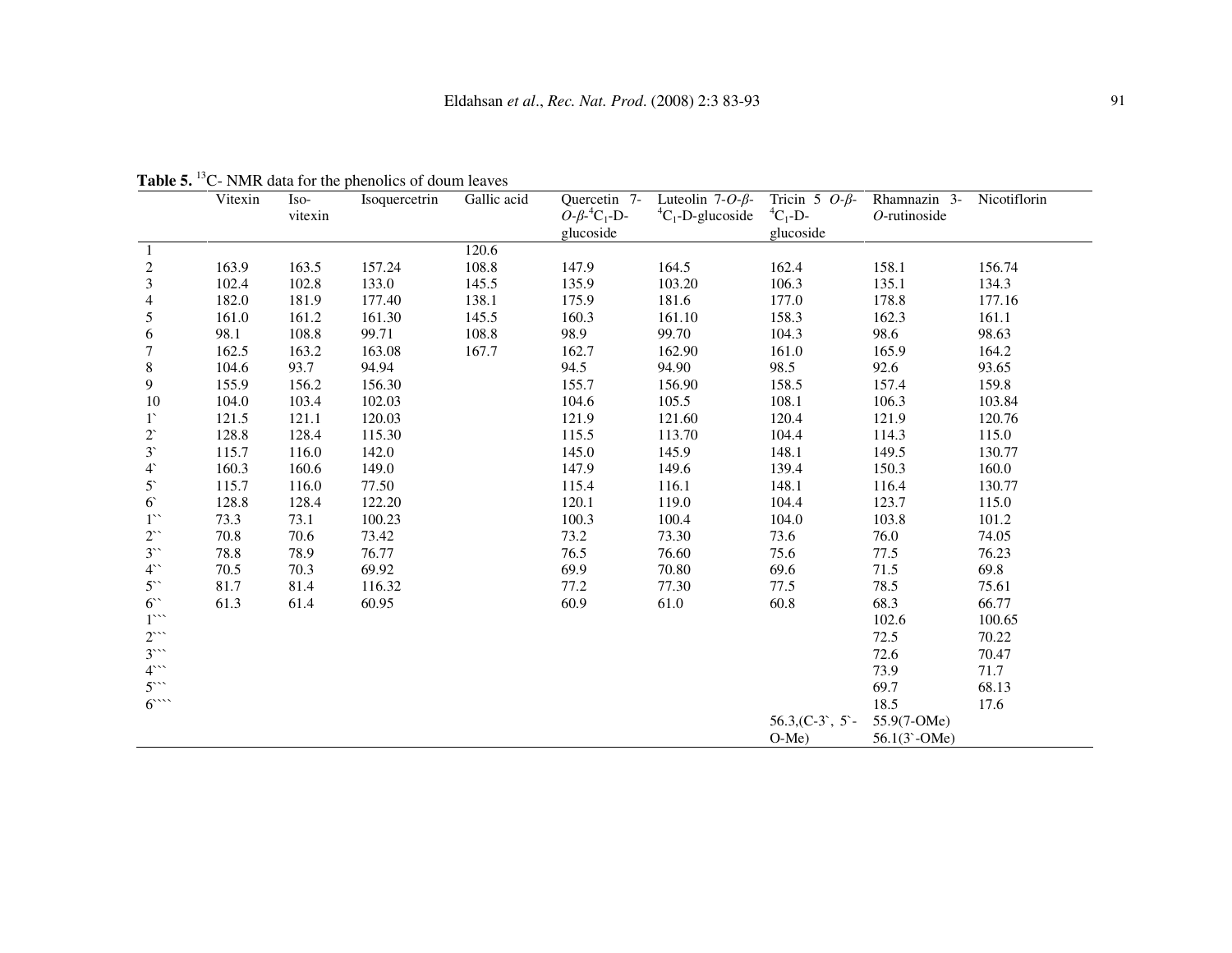## **Acknowledgement**

The authors are grated to Prof. Dr. R. W. Owen, Division of Toxicology and Cancer Risk Factor, German Cancer Research Center (DKFZ), Heidelberg, Germany, for hosting the antioxidant activity and LC-ESI measurement.

## **References**

- [1] D.B.Fanshawe (1966). *Hyphaene thebaica* (Del.). *Mart. East Afr.Agric.For. J* **32**, 108.
- [2] R.B. Ledin (1961). Cultivated Palms*. Amer. Hort. Mag* **40** (1), 189.
- [3] L.Boulos (1983). Medicinal plants of North Africa, Reference Publication, Algonac, Michigan.
- [4] A. S. Sorour, N. Gomaa and M.Youssef (1972). Comparative studies on hypocholesterolemic effect of different fractions of *Hyphaene thebaica* (Doum) in experimental animals. *Qual. Plant. Mater. Veg.* XXII, 1, 83.
- [5] O.N.Irobi and O. Adedayo (1999). Antifungal activity of aqueous extract of dormant fruits of *Hyphaene thebaica* (Palmae). *Pharm-Biol* **37**(2), 114-117.
- [6] A.A.El-egami, A.Z. Almagboul, M.E.A.Omar and M.S. El-Tohami (2001). Sudanese plants used in folkloric medicine: screening for antibacterial activity. *Fitoterapia* Part X", **72**(7); 810-817.
- [7] J.A.Cook, D.J. VanderJagt, A.Dasgupta, R.S.Glew, W.Blackwell and R.H. Glew (1998). Use of the trolox assay to estimate the antioxidant content of seventeen edible wild plants of niger. *Life-Science* **63**(2), 106- 110.
- [8] Hsu. Betty, Coupar. Ian M, Ng. Ken (2006). Antioxidant activity of hot water extract from the fruit of the Doum palm , *Hyphaene thebaica*. *Food Chemistry* **98**(2); 317-328.
- [9] A. Hashim (1994). Phytochemical investigation of the fruit of *Hyphaene thebaica* (L) Mart. growing in Egypt family Palmae, thesis for master, National Research Centre, Giza, Egypt.
- [10] A.Foschini and A.Usai (1968). Detection of the roasted doum palm nut in powdered roasted coffee. *Rassegna Chimica* **20**(4); 147-51.
- [11] E.M.Gaydou, J.P.Bianchini, I.Rabarisoa and G. Ravelojaona (1980). Oil plants native to Madagascar. Study of the fatty acid and sterol composition of some palm species. *Oleagineux* **35**(8-9), 413-15.
- [12] S.S.Amin and A.M.Paleologou (1973). A study of the polysaccharides of the kernel and endocarp of the fruit of the doum palm (*Hyphaene thebaica*). *Phytochemistry* **12**( 4) 899-901.
- [13]B.Maymone, A.Battaglini and M.Tiberio (1950). The digestibility and nutritive value of residues from the commercial use of vegetable ivory of the ivory nut palms (Phytelephas spp.) and of doum palms (*Hyphaene*  spp.). *Annali della Sperimentazione Agraria* **4**, 603-24.
- [14] S.D.Bonde, V.V. Agate and D.K.Kulkarni ( 1990). Nutritional composition of the fruits of doum palms *(Hyphaene)* from the West Coast of India. *Principes* **34**(1), 21-23.
- [15] R.W.Owen, B.Spiegelhalder and H.Bartsch (2000). Generation of reactive oxygen species by the faecal matrix. *Gut* **46**, 225-232.
- [16] R.W.Owen, W.Mier, A.Giacosa, W.E. Hull, B. Spiegelhalder and H.Bartsch ( 2000). Phenolic compounds and squalene in olive oils: the concentration and antioxidant potential of total phenols, simple phenols, secoiridoids, lignansand squalene. *Food and Chemical Toxicology* **38**, 647-659.
- [17] J.B.Harborne (1988). The flavonoids. Chapman and Hall.
- [18] A.Numata, K.Hokimoto and H.Yamaguchi (1980). C-Glycosylflavones in *Lespedeza cuneata*. *Chem Pharm Bull* **28**, 964.
- [19] P.K.Agrawal (1989). Carbon-13 NMR of Flavonoids. Elsevier Science Publishing Co. Inc.: New York, 283- 364.
- [20] O.A.Eldahshan (2002). Phytochemical study of certain plants belonging to family Umbelliferae of promising biological activities. Thesis for master, Fac., Phramacy, Ain Shams University, Cairo, Egypt.
- [21] L.Krenn, A.Miron, E.Pemp, U.Petr and B. Kopp (2003). Flavonoids from *Achillea nobilis*. *Z. Naturforsch*; **58**c, 11-16.
- [22] G.B.Jean, M.Russell, N.Paul, W.Gary, P.Antoine, A.K.Paul and J.Nathalie (2002). Functional expression of human liver cytosolic β-glucosidase in Pichia pastoris ,Insights into its role in the metabolism of dietary glucosides. *Eur J Biochem* **26**, 249-258.
- [23] A.B.Singab (1996). Phytochemical investigation of some potential bioactive Egyptian plants. Thesis for Ph.D.,Fac., Phramacy, Al-Azhar University, Cairo, Egypt.